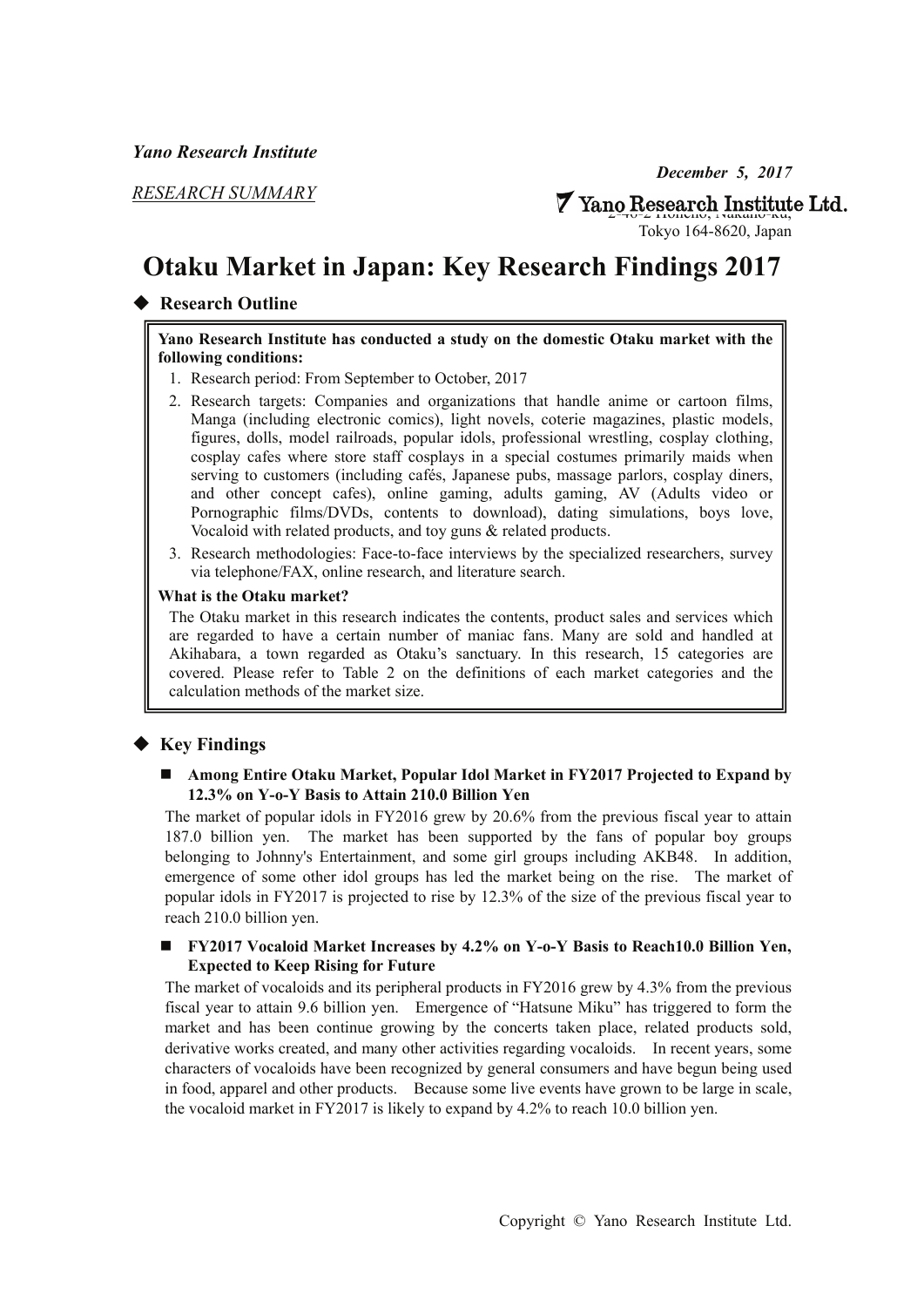#### **FY2017 Toy Guns/Survival Gaming Market Expected to Grow Steadily by 3.0% on Y-o-Y Basis to Reach 20.9 Billion Yen**

The toy guns/survival gaming market in FY2016 rose by 3.0% from the preceding fiscal year to 20.3 billion yen. The market of survival gaming has grown steadily because the recent boom has attracted new participants in addition to the existing players. Such a tendency has led the toy gun market to grow as well. With some earnest attempts to attract new users and the market continues being in demand by repeat users, the toy guns/survival gaming market in FY2017 is projected to rise by 3.0% from the preceding fiscal year to achieve 20.9 billion yen.

#### ◆ **Report Format**

Published report: "Market of Cool Japan/Otaku 2017" Issued on: October 31, 2017 Language: Japanese Format: 730 pages in A4 format Price: 120,000 yen (The consumption tax shall additionally be charged for the sales in Japan.)

**Contacts:** Public Relations **Yano Research Institute Ltd. (URL: http://www.yanoresearch.com)**  Phone: +81-3-5371-6912 E-mail: press@yano.co.jp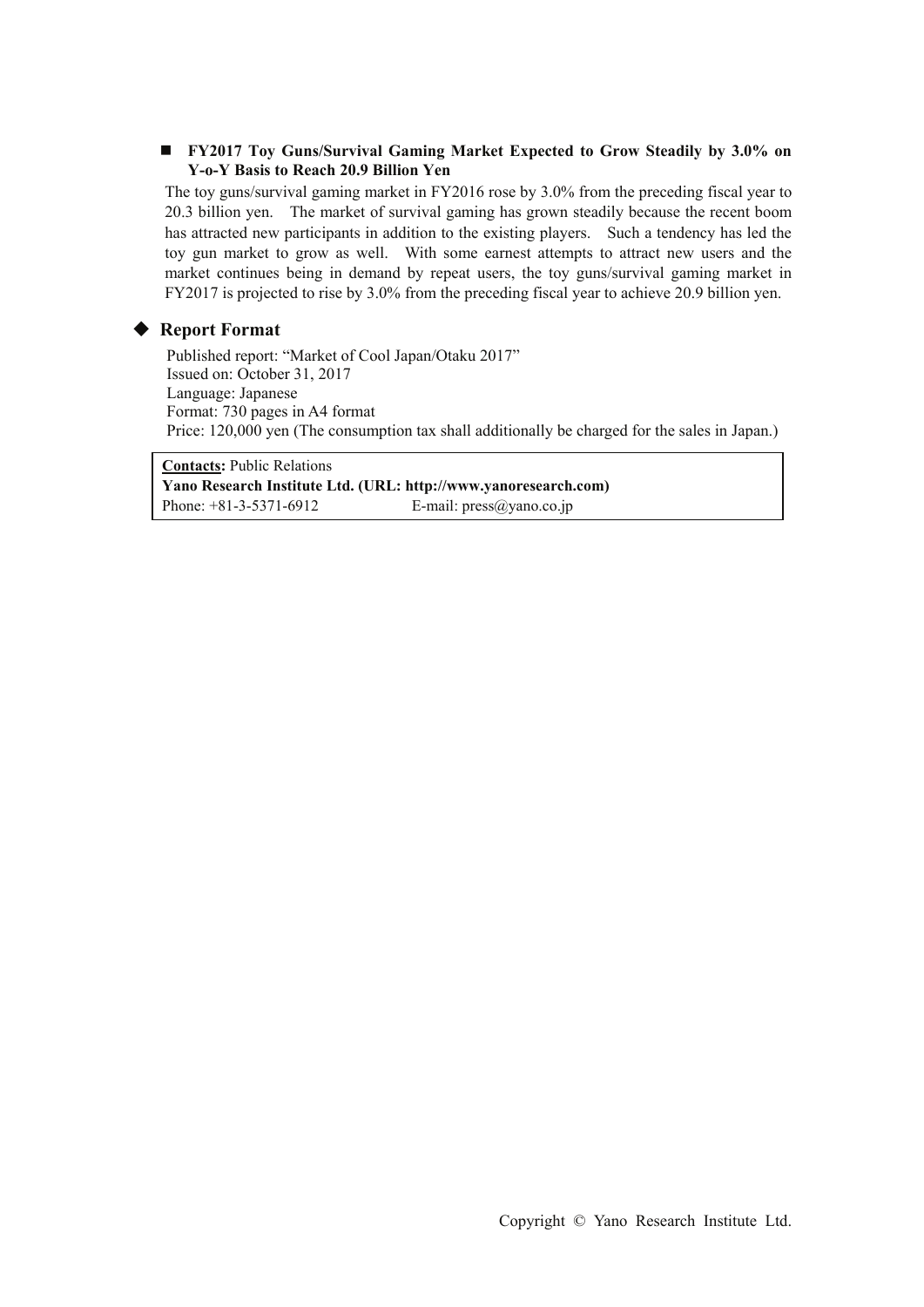|                                                             |                                                                                                                                                                                                                                                                                                                                                                                                                                                                                                                             |     |               | Unit: Hundred Million Yen |
|-------------------------------------------------------------|-----------------------------------------------------------------------------------------------------------------------------------------------------------------------------------------------------------------------------------------------------------------------------------------------------------------------------------------------------------------------------------------------------------------------------------------------------------------------------------------------------------------------------|-----|---------------|---------------------------|
| Category                                                    | <b>FY2016 Market Overview and Forecast</b>                                                                                                                                                                                                                                                                                                                                                                                                                                                                                  |     | FY2015 FY2016 | FY2017<br>(Forecast)      |
| <b>Coterie Magazines</b>                                    | Sales exhibitions have been on the decrease byt the sales on consignment and those through<br>downloads have been strong. The market is forecasted to expand for the future.                                                                                                                                                                                                                                                                                                                                                | 775 | 795           | 817                       |
| <b>Plastic Models</b>                                       | The market of those character models originated from "anime" has been favorable, especially<br>those anime series, "Mobile Suit Gundam," because of the release of new products for<br>younger generation. The market of scale models have been stagnant, but it has maintained<br>stableness due to support by enthusiastic fans.                                                                                                                                                                                          |     | 275           | 277                       |
| <b>Figures</b>                                              | While the market is on the rise because of expansion of light users and continuous inbound<br>tourism demand, there are negative factors such as reduced prices of products.<br>Nevertheless, the market is expected to grow due to new contents possessed by each<br>makers.                                                                                                                                                                                                                                               | 320 | 320           | 325                       |
| <b>Dolls</b>                                                | In spite of some well-sold products contributed to market expansion in FY2015, the market in<br>FY2016 is projected to be on the decline from downturn from the favorable results in the year<br>before. Nevertheless, the market is likely to be stable due to support by the fans.                                                                                                                                                                                                                                        |     | 130           | 125                       |
| <b>Model Railroads</b><br>Diorama and Other<br>Included)    | The sales of standard products and those packaged products for beginners have been stable<br>in FY2016. However, there was no newsworthy products when compared to last year, which<br>Peripheral Products failed to expand the market. With the new products to be released, the market is expected<br>to expand in FY2017.                                                                                                                                                                                                |     | 105           | 108                       |
| Popular Idols                                               | The market has been supported by the fans of popular boy groups belonging to Johnny's<br>Entertainment, and some girl groups including AKB48. In addition, emergence of some other<br>idol groups has led the market being on the rise.                                                                                                                                                                                                                                                                                     |     | 1,870         | 2,100                     |
| Professional<br>Wrestling                                   | Multiple organizations of professional wrestling have respectively taken measures to increase<br>new fans. The attempts successfully increased those fans who are young or women. The<br>market therefore is on the rise.                                                                                                                                                                                                                                                                                                   |     | 126           | 132                       |
| <b>Cosplay Clothing</b>                                     | Triggered by Halloween and some other party events, cosplays have been established as<br>general hobby. With costumes having been available with less prices through online, the<br>market is on the decline.                                                                                                                                                                                                                                                                                                               |     | 390           | 350                       |
|                                                             | Large companies that are successfully expanded their customer types have shown stable<br>Services relating to growth. On the other hand, those companies that operate conventional business are facing<br>Maids and Cosplays  predicament, being required to change their forms of business. Large companies are<br>expected to continue being stable.                                                                                                                                                                      |     | 111           | 111                       |
| <b>Adults Gaming</b>                                        | Sales through download have been on the rise but not enough to cover the loss of package<br>of gaming softwear. This tendency is likely to continue.                                                                                                                                                                                                                                                                                                                                                                        |     | 168           | 160                       |
| AV (Adults' Video,<br><b>DVDs, Contents to</b><br>Download) | The market as a whole has been on the decrease, but some enthusiastic fans have been<br>supporting the market and preventing from decreasing further.                                                                                                                                                                                                                                                                                                                                                                       | 504 | 492           | 495                       |
| <b>Dating Simulation</b>                                    | By acquiring more users of general women, the contents for women have driven the entire<br>market. However, the competition among similar contents and lack of driving forces to gain<br>additional new users have made the market as a whole to be somewhat stagnant.                                                                                                                                                                                                                                                      |     | 150           | 155                       |
| <b>Boys' Love</b>                                           | Though the market has been supported by fans, the sales of books and drama CDs have<br>been stagnant. The market environment has become difficult from increasing number of low-<br>price electronic books.                                                                                                                                                                                                                                                                                                                 | 220 | 219           | 219                       |
| <b>Vocaloid (Related</b><br><b>Products Included)</b>       | Emergence of "Hatsune Miku" has triggered to form the market and has been continue<br>growing by the concerts taken place, related products sold, derivative works created, and<br>many other activities regarding vocaloids. In recent years, some characters of vocaloids have<br>been recognized by general consumers and have begun being used in food, apparel and<br>other products. Because some live events have grown to be large in scale, the vocaloid<br>market is likely to expand furthermore for the future. | 92  | 96            | 100                       |
| <b>Toy Guns / Survival</b><br><b>Gaming (Military)</b>      | The market of survival gaming has grown steadily because the recent boom has attracted<br>new participants in addition to the existing players. Such a tendency has led the toy gun<br>market to grow as well. With some earnest attempts to attract new users and the market<br>continues being in demand by repeat users, the market is likely to grow steadily.                                                                                                                                                          |     | 203           | 209                       |

#### ■ Table 1: Market Overview and Forecast by Category

Created by Yano Research Institute

Note:<br> $1. \tS$ 

- 1. Some contents in "Boys' Love" category may sometimes be included in the categories of Coterie magazines, Adults gaming, or AV markets.
- 2. Some contents in "Vocaloid" category may sometimes be included in the category of Coterie magazines, Figures, Dolls, and Cosplay clothing.
- 3. Some market sizes are recalculated retroactively.

Copyright © Yano Research Institute Ltd.